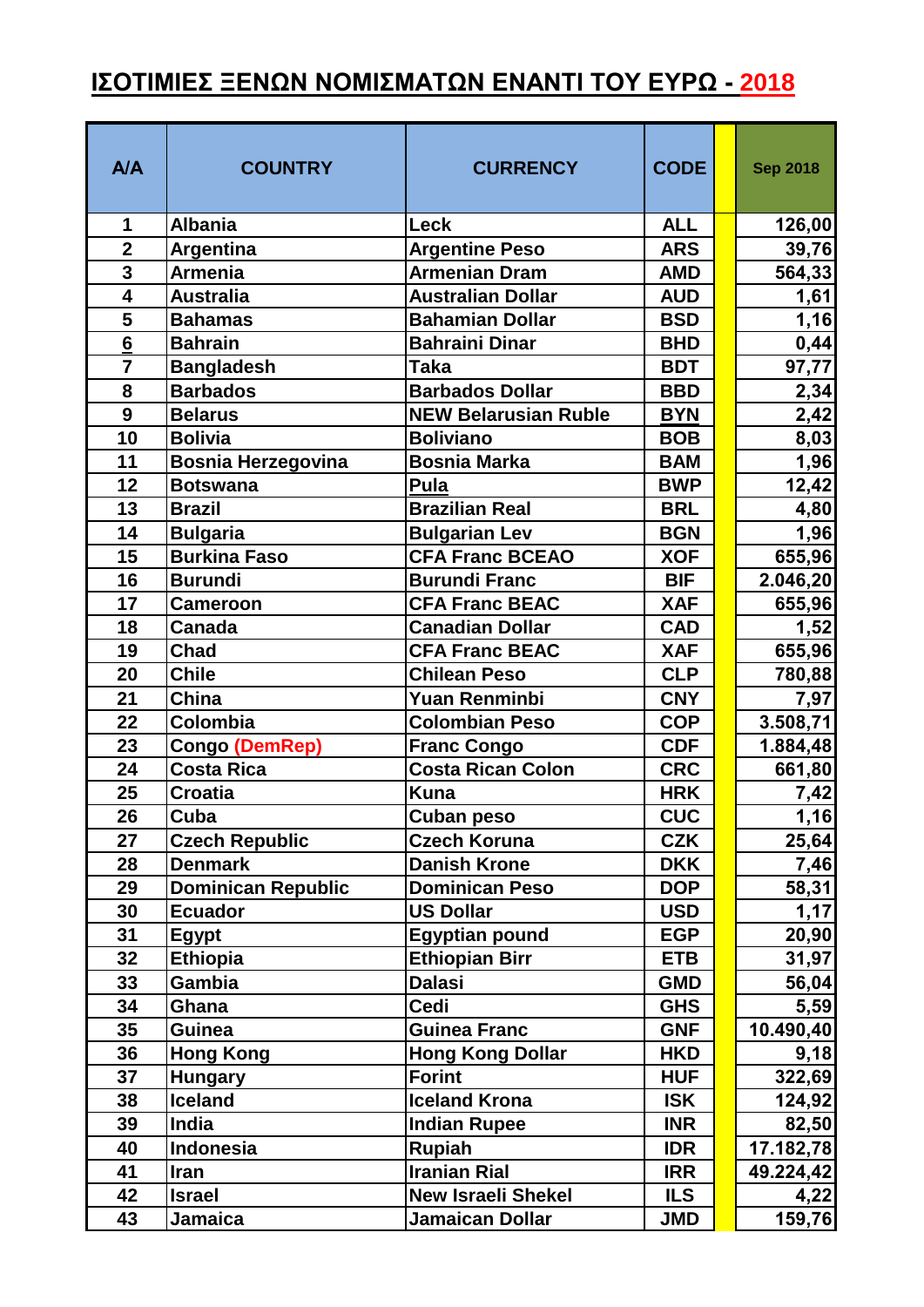| <b>A/A</b> | <b>COUNTRY</b>                          | <b>CURRENCY</b>                              | <b>CODE</b>              | <b>Sep 2018</b>   |
|------------|-----------------------------------------|----------------------------------------------|--------------------------|-------------------|
| 44         | Japan                                   | <b>Japanese Yen</b>                          | <b>JPY</b>               | 129,54            |
| 45         | Jordan                                  | <b>Jordanian Dinar</b>                       | <b>JOD</b>               | 0,83              |
| 46         | <b>Kazakhstan</b>                       | <b>Tenge</b>                                 | <b>KZT</b>               | 423,44            |
| 47         | Kenya                                   | <b>Kenyan Shilling</b>                       | <b>KES</b>               | 116,79            |
| 48         | <b>Kuwait</b>                           | <b>Kuwaiti Dinar</b>                         | <b>KWD</b>               | 0,35              |
| 49         | Lebanon                                 | <b>Lebanese Pound</b>                        | <b>LBP</b>               | 1.769,91          |
| 50         | Libya                                   | <b>Libyan Dinar</b>                          | <b>LYD</b>               | 1,62              |
| 51         | <b>Madagascar</b>                       | <b>Malagasy Franc</b>                        | <b>MGA</b>               | 3.888,74          |
| 52         | <b>Malawi</b>                           | <b>Kwacha</b>                                | <b>MWK</b>               | 847,10            |
| 53         | <b>Malaysia</b>                         | <b>Malaysian Ringgit</b>                     | <b>MYR</b>               | 4,82              |
| 54         | <b>Maldive Is.</b>                      | Rufiyaa                                      | <b>MVR</b>               | 18,07             |
| 55         | <b>Mauritania</b>                       | Ouguiya                                      | <b>MRO</b>               | 417,97            |
| 56         | <b>Mauritius</b>                        | <b>Maur Rupee</b>                            | <b>MUR</b>               | 39,85             |
| 57         | <b>Mexico</b>                           | <b>Mexican Peso</b>                          | <b>MXN</b>               | 22,21             |
| 58         | <b>Moldova</b>                          | <b>Moldovan Leu</b>                          | <b>MDL</b>               | 19,49             |
| 59         | <b>Mongolia</b>                         | <b>Tugrik</b>                                | <b>MNT</b>               | 2.876,35          |
| 60         | <b>Morocco</b>                          | <b>Moroccan Dirham</b>                       | <b>MAD</b>               | 11,04             |
| 61         | <b>Mozambique</b>                       | <b>Meticai</b>                               | <b>MZN</b>               | 70,22             |
| 62         | <b>Namibia</b>                          | Namibian Dollar                              | <b>NAD</b>               | 16,87             |
| 63         | <b>Nepal</b>                            | <b>Nepalese Rupee</b>                        | <b>NPR</b>               | 132,98            |
| 64         | <b>New Zealand</b>                      | <b>New Zealand Dollar</b>                    | <b>NZD</b>               | 1,76              |
| 65         | <b>Nicaragua</b>                        | <b>Cordoba Oro</b>                           | <b>NIO</b>               | 37,21             |
| 66         | <b>Niger Rep</b>                        | <b>CFA Franc BCEAO</b>                       | <b>XOF</b>               | 655,96            |
| 67         | <b>Nigeria</b>                          | <b>Naira</b>                                 | <b>NGN</b>               | 421,72            |
| 68         | <b>Norway</b>                           | <b>Norwegian Krone</b>                       | <b>NOK</b>               | 9,76              |
| 69         | Oman                                    | <b>Rial Omani</b>                            | <b>OMR</b>               | 0,45              |
| 70         | <b>Pakistan</b>                         | <b>Pakistan Rupee</b>                        | <b>PKR</b>               | 143,91            |
| 71         | Panama                                  | <b>Balboa</b>                                | <b>PAB</b>               | 1,16              |
| 72         | Peru                                    | <b>Nuevo Sol</b>                             | <b>PEN</b>               | 3,85              |
| 73         | Philippines                             | <b>Philippine Peso</b>                       | <b>PHP</b>               | 62,53             |
| 74         | <b>Poland</b>                           | <b>Zloty</b>                                 | <b>PLN</b>               | 4,29              |
| 75         | Qatar                                   | <b>Qatari Riyal</b>                          | QAR                      | 4,24              |
| 76<br>77   | Romania<br><b>Russia</b>                | <b>New Leu</b><br><b>Russian Ruble</b>       | <b>RON</b><br><b>RUB</b> | 4,64              |
| 78         | Rwanda                                  | <b>Rwanda Franc</b>                          | <b>RWF</b>               | 79,56             |
| 79         | Saudi Arabia                            |                                              | <b>SAR</b>               | 1.021,40          |
| 80         | Senegal                                 | <b>Saudi Riyal</b><br><b>CFA Franc BCEAO</b> | <b>XOF</b>               | 4,39              |
| 81         | <b>Serbia</b>                           | <b>Dinar</b>                                 | <b>RSD</b>               | 655,96<br>119,18  |
| 82         | <b>Seychelles</b>                       | <b>Seychelles Rupee</b>                      | <b>SCR</b>               |                   |
| 83         | Sierra Leone                            | Leone                                        | <b>SLL</b>               | 15,82<br>9.788,83 |
| 84         |                                         | <b>Singapore Dollar</b>                      | <b>SGD</b>               | 1,60              |
| 85         | <b>Singapore</b><br><b>South Africa</b> | Rand                                         | <b>ZAR</b>               | 16,86             |
| 86         | <b>South Korea</b>                      | Won                                          | <b>KRW</b>               | 1.296,50          |
| 87         | Sri Lanka                               | <b>Sri Lanka Rupee</b>                       | <b>LKR</b>               | 188,86            |
| 88         | <b>Sudan Rep</b>                        | <b>Sudanise Pound</b>                        | <b>SDG</b>               | 21,08             |
|            |                                         |                                              |                          |                   |